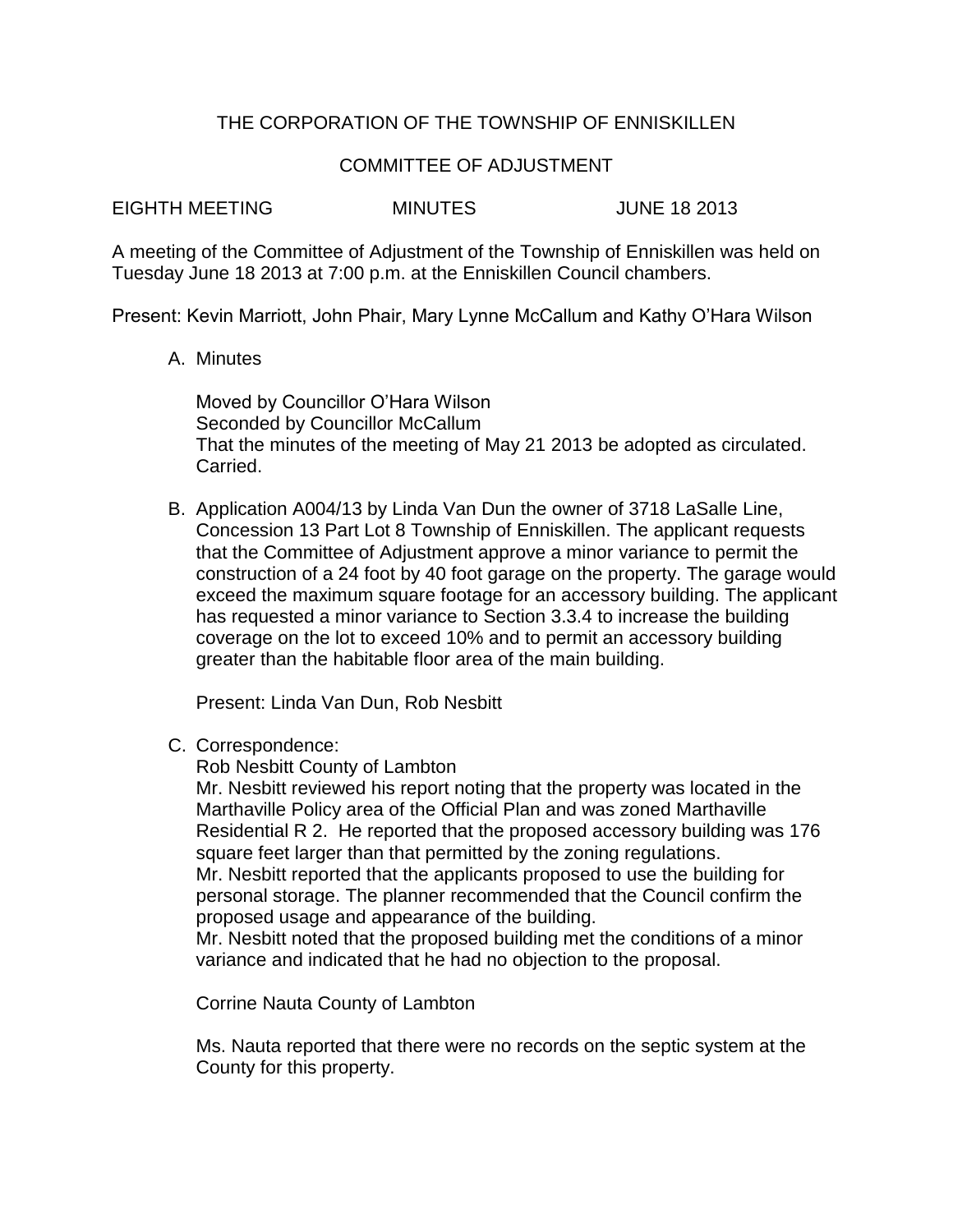#### EIGHTH MEETING 2 JUNE 18 2013

She recommended that a site inspection take place in regards to the positioning of the septic system and the proposed building. Ms. Nauta recommended that the septic system be protected during the construction of the new building.

Jocelyn Kerrigan County of Lambton

Ms. Kerrigan reported that a site inspection of the septic system had taken place. She confirmed that the septic system would not be impacted by the positioning of the new accessory building.

The applicants confirmed that the building would be used for personal storage.

Mary Lynne McCallum questioned the applicants in regards to the drainage impact of the new building on the property to the west.

The applicants confirmed that eve troughs were to be installed on the building to redirect the water unto their property.

The applicants confirmed that the positioning of the building would meet the setback requirements of the zoning bylaw.

Moved by Kathy O'Hara Wilson Seconded by John Phair

That minor variance A004/13 be approved permitting the construction of a 24 foot by 40 foot garage on the property, increasing the accessory building area of Bylaw 17 of 2009, Section 3.3.4 by 176 square feet. Carried.

Conditions:

No Conditions

Reasons:

That the application is minor in nature meets the general purpose and intent of the Official Plan and Zoning Bylaw and is appropriate for the use of the land.

Mr. Nesbitt reported that the date for the OMB hearing concerning the Official Plan amendment for the property at the intersection of Oil Heritage Road and Churchill Line would likely take place in December 2013.

D. Adjournment